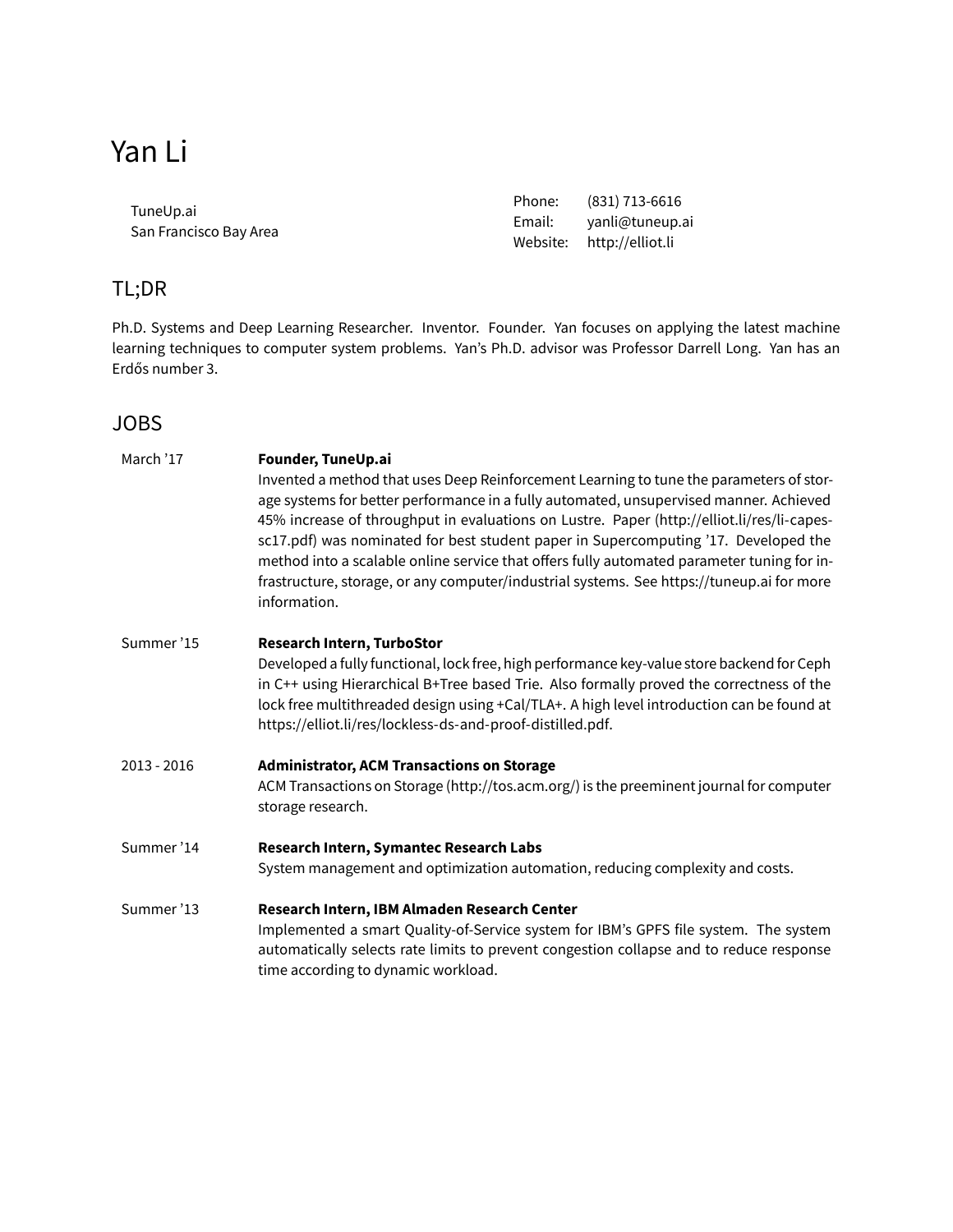#### Summer '12 **Engineering Intern, Google**

Worked in the Linux kernel performance team and developed a new Linux kernel scheduler with reduced context switching overhead, aiming at fixing the long tail latency issue of certain queries. The kernel mode scheduler coordinates with a user space scheduler, which is aware of workload specific information, to achieve optimal scheduling.

#### 2008 - 2011 **Software Engineer, MeeGo core system developer, Intel**

Worked on the MeeGo Linux distro for Intel's mobile platforms. Responsibilities included kernel, performance, stability, hardware compatibility, file systems, enterprise desktop, email client, Chromium browser, GPL-compliance, and others.

MeeGo was the next-generation research operating system sponsored by Intel, Linux Foundation, and Samsungfor emergingmobile platforms, such as handset, tablet and in-vehicle infotainment systems. Yan's worked covered:

- Linux kernel maintainer: maintained Intel's patchsets on the latest Linux kernel, oversaw the kernel release process, was responsible for the overall kernel quality.
- Ported Linux kernels and Xorg to pre-release Intel hardware.
- Developed a secure file-system for MeeGo (eCryptfs based).
- Developed persistent on-disk caching of KBD compilation of Xorg, increased the Xorg startup speed by 1 to 2 seconds on all platforms.
- Designed the process for ensuring legal compliance of using GPLv3 licensed software in MeeGo.
- Developed infrastructure and certain components (VPN, Microsoft Exchange email client, WPA2 EAP, etc.) for using MeeGo in enterprise environment.

#### 2010 **Co-admin and mentor of Google Summer of Code 2010 for Intel's MeeGo Platform**

Co-administered the MeeGo/Maemo project for Google Summer of Code 2010. Mentored one student who worked on cloud storage support for MeeGo.

#### 2009 - 2012 **GNOME Foundation Member**

GNOME Foundation [\(http://www.gnome.org/about/](http://www.gnome.org/about/)) is a non-profit desktop software development organization. Yan worked as a contributor to Evolution, the personal information management application.

#### 2006 - 2008 **Staff Software Engineer, IBM**

QA Project Manager of the Asianux on POWER team. Led a 4-person QA team and worked on bugfixing, validation, and performance tuning of several major Linux distributions (includes Red Hat Enterprise Linux, Novell SUSE Linux Enterprise, IBM MCP, and Asianux) on IBM POWER systems.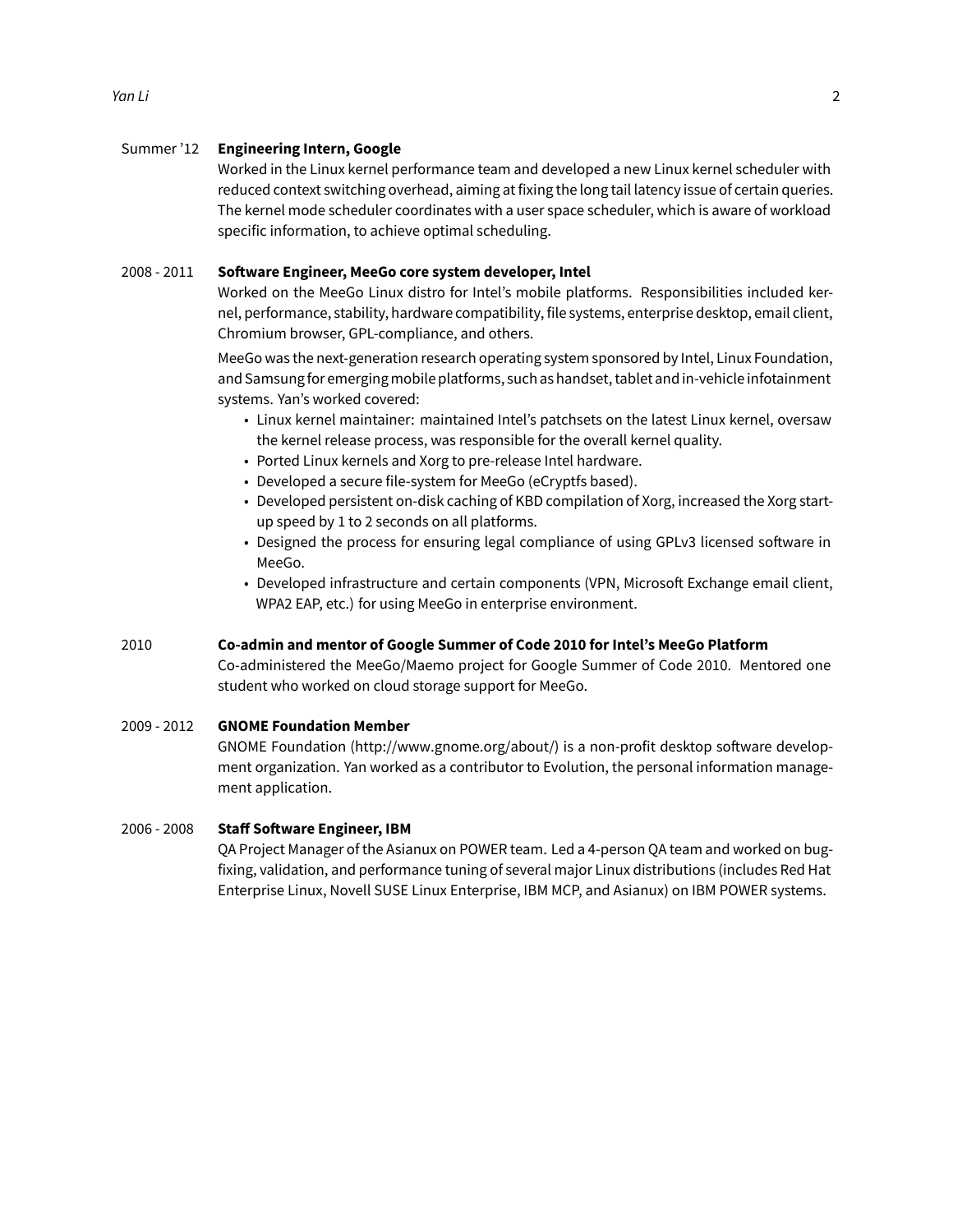### PROJECTS

#### 2017 - now **TuneUp.ai LightningCloud**

LightningCloud is a cloud-based performance tuning solution that uses Deep Reinforcement Learning to tune the parameters of the target system, such as process and I/O schedulers for the OS, readahead settings for block devices, or keepalive\_requests and limit\_rate of NGINX. The client agent runs on the target system, collecting runtime information and changing parameters according to instructions from the engine running in the cloud.

The client agent is open sourced and can be found at [https://github.com/mlogic/tuclient.](https://github.com/mlogic/tuclient) The cloud engine is proprietary.

Patents:

- Yan Li. "Parameter Tuning with Continuous Deep Q Reinforcement Learning". US Patent Application. Pending. Not published. Full text available upon request. 2018.
- Yan Li. "Methods and Apparatus for Parameter Tuning Using a Cloud Service". US Patent Application. Pending. Published as US20180351816A1 [\(https://patents.google.](https://patents.google.com/patent/US20180351816A1) [com/patent/US20180351816A1](https://patents.google.com/patent/US20180351816A1)). 2017.

#### 2015 - 2017 **CAPES: Deep Reinforcement Learning Based Performance Tuning**

CAPES was Yan's PhD thesis project and was an early research prototype of using Deep Reinforcement Learning to tune the I/O queue depth and rate limits of a Lustre storage cluster to increase its performance. Evaluation of a prototype on a Lustre file system demonstrates an increase in I/O throughput by up to 45% at saturation point.

Source code: <https://github.com/mlogic/capes-oss>

Publication:

• "CAPES: Unsupervised Storage Performance Tuning Using Neural Network-Based Deep Reinforcement Learning." *[The 2017 International Conference for High Performance Com](http://sc17.supercomputing.org/)[puting, Networking, Storage and Analysis](http://sc17.supercomputing.org/)* (SC17), Denver, CO, USA: November 13–16, 2017. [http://elliot.li/res/li-capes-sc17.pdf.](http://elliot.li/res/li-capes-sc17.pdf)

#### Oct '15 - now **Pilot: Automatic performance measurement**

Carrying out even the simplest form of performance benchmark requires considerable knowledge of statistics and computer systems, and painstakingly following many error-prone steps in order to meet all the requirements in accuracy, precision, comparability, repeatability, and control of overhead. Yan designed Pilot, which implements a collection of algorithms and heuristics to automate the steps that are necessary to produce statistically sound performance measurement results. It covers the collection, storing, analyses, and comparing of performance measurements and can help to reduce human effort and error.

Source code and documentation: <https://tuneup.ai/en/pilot>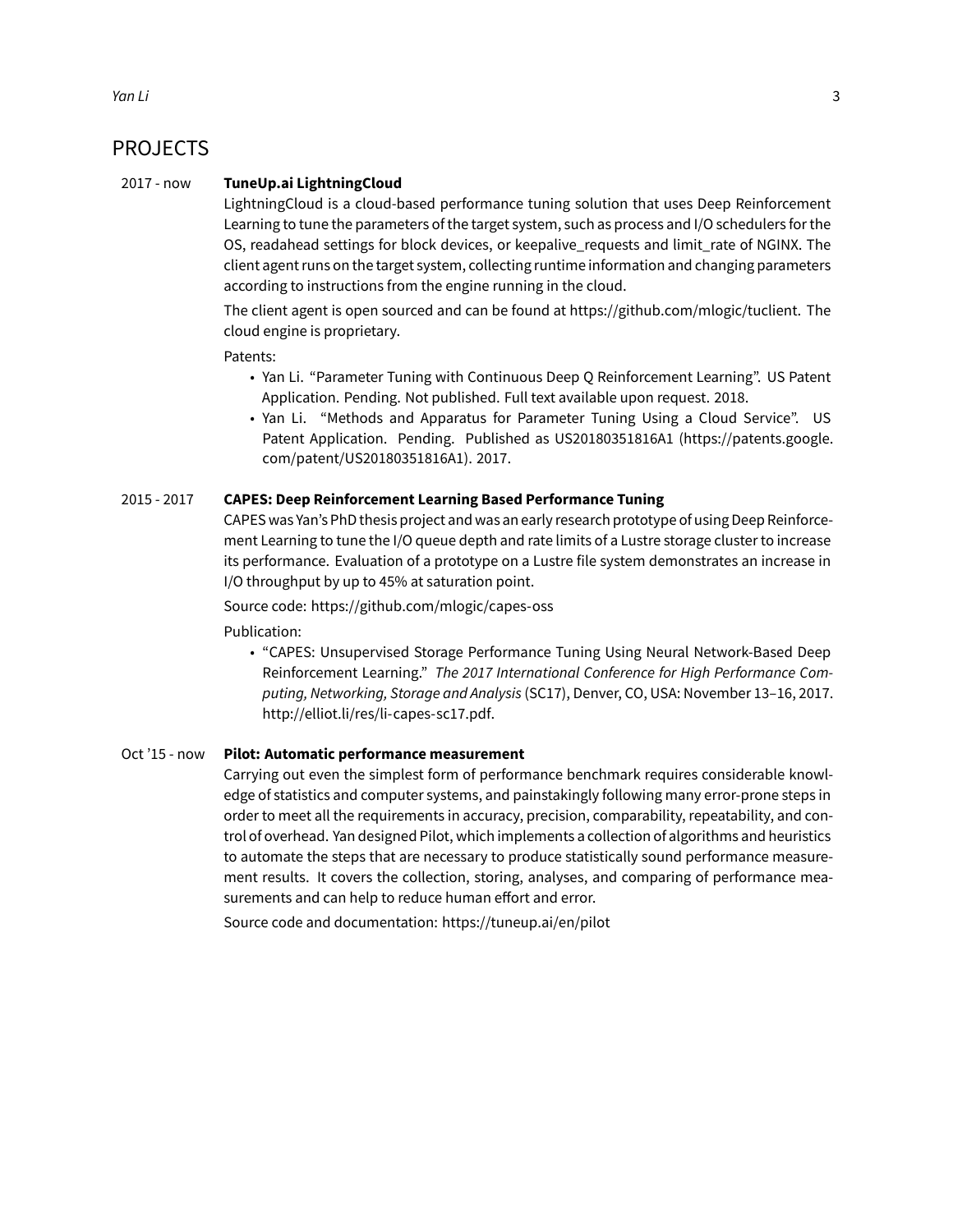#### 2013 - 2016 **ASCAR: Automatic Rule-based Storage Congestion Control**

Heavy storage workloads could cause congestion, which greatly reduces throughput and response time for high performance storage systems like Lustre. ASCAR is designed to control congestion by using traffic control rules to limit the I/O rate in a smart manner. It automatically designs and evaluates traffic control rules for the target system in an unsupervised manner. In one evaluation, ASCAR improved the throughput of a NASA NPB BTIO checkpoint workload by 33.5% and reduced its speed variance by 55.4% at the same time.

Publication:

• "ASCAR: Automating Contention Managementfor High-Performance Storage Systems." *[31st](http://storageconference.us) [International Conference on Massive Storage Systems and Technologies](http://storageconference.us)* (MSST 2015), Santa Clara, CA, USA: May 30–June 5, 2015.

<http://elliot.li/res/ascar-msst15-final.pdf>

Source code:

- <https://github.com/mlogic/ascar-lustre-2.9-client>
- <https://github.com/mlogic/ascar-lustre-2.4-client>
- <https://github.com/mlogic/ascar-lustre-sharp>

#### 2011-2012 **Horus, Fine-Grained Encryption-Based Security for Large-Scale Storage**

Management of encryption keys on a fine-grained level is essential for keeping shared datasets secure. However, the sheer size of these keys could easily reach GB-level for a large dataset, imposing challenges for managing and storing them. Horus solved this problem by using keyed hash trees to securely and deterministically generate unique encryption keys on-demand, for regions of any desired size, providing fine-grained security control with much lower overhead than other solutions.

Source code: <https://github.com/mlogic/horus>

Publication:

• "Horus: Fine-Grained Encryption-Based Security for Large-Scale Storage," *[Proceedings of](http://elliot.li/res/li-fast13.pdf) [the 11th USENIX Conference on File and Storage Technologies](http://elliot.li/res/li-fast13.pdf)* (FAST '13), San Jose, CA, USA: Usenix Association, February 12–15, 2013. <http://elliot.li/res/li-fast13.pdf>

### HONORS AND AWARDS

- 2017, Honorable Mention for CS Dissertation Award, UC Santa Cruz.
- 2014, [Symantec Research Labs Graduate Fellowship](http://www.symantec.com/about/careers/college/fellowship.jsp).
- 2012, UCSC Graduate Research Symposium Alumni Association Award.
- 2009, Special Recognition Award, Intel.
- 2008, First Patent Plateau Award of IBM for filing 4 patent applications.
- 2007, IBM First Patent Award.
- 2004, China National Third Prize for the Electric Grid Line Loss Online Management System, by Chinese Society for Electrical Engineering. Yan Li was the software architect and one of the main developers.
- 2003, National Fellowship for Graduate Study during Master program.
- 2002, Shandong Province Undergraduate Electronic Design Contest, China, First Prize.
- 2001, China National Undergraduate Electronic Design Contest, First Prize.
- 1997, China National Olympiad in Informatics, Shandong District, Gold Medal.
- 1995, Shandong Olympiad in Informatics, China, First Prize.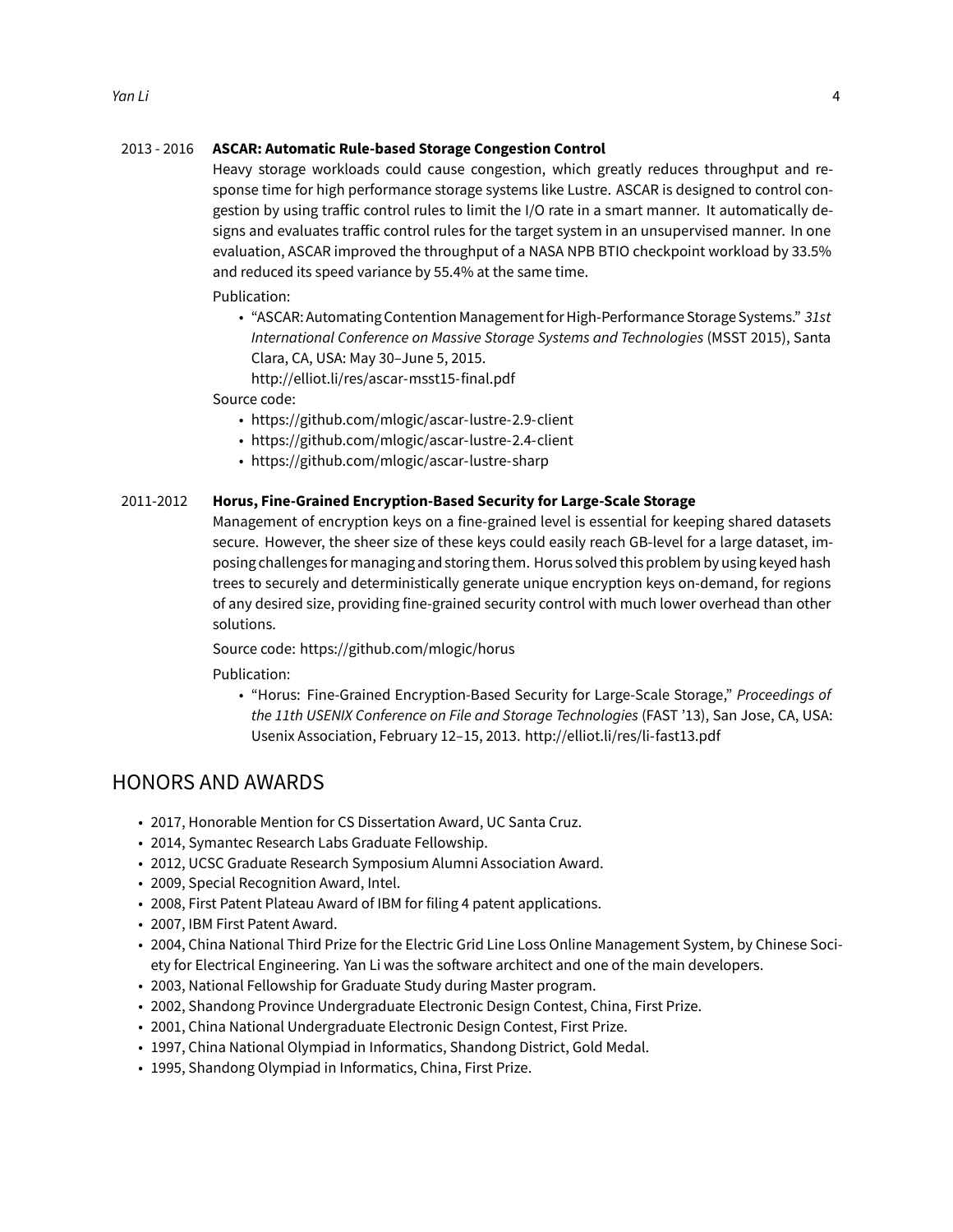## PUBLICATIONS

#### **Refereed Conference Papers**

- 1. **Yan Li**, Kenneth Chang, Oceane Bel, Ethan L. Miller, Darrell D. E. Long. ["CAPES: Unsupervised Storage Per](http://elliot.li/res/li-capes-sc17.pdf)[formance Tuning Using Neural Network-Based Deep Reinforcement Learning."](http://elliot.li/res/li-capes-sc17.pdf) *The 2017 International Confer[ence for High Performance Computing, Networking, Storage and Analysis](http://elliot.li/res/li-capes-sc17.pdf)* (SC17), Denver, CO, USA: November [13–16, 2017.](http://elliot.li/res/li-capes-sc17.pdf)
- 2. **Yan Li**, Yash Gupta, Ethan L. Miller, Darrell D. E. Long. ["Pilot: A Framework that Understands How to Do Perfor](https://download.tuneup.ai/s/pilot-mascots16-final2.pdf)mance Benchmarks The Right Way." *[IEEE 24th International Symposium on Modeling, Analysis and Simulation](https://download.tuneup.ai/s/pilot-mascots16-final2.pdf) of Computer and Telecommunication Systems* [\(MASCOTS 2016\), London, UK: September 19–21, 2016.](https://download.tuneup.ai/s/pilot-mascots16-final2.pdf)
- 3. Yulai Xie, Dan Feng, **YanLi**, Darrell D. E. Long, ["Oasis: An active storageframeworkfor object storage platform."](http://elliot.li/res/oasis.pdf) *[Future Generation Computer Systems 56 \(2016\) 746-758](http://elliot.li/res/oasis.pdf)*.
- 4. **Yan Li**, Xiaoyuan Lu, Ethan L. Miller, Darrell D. E. Long. ["ASCAR: Automating Contention Management for High-](http://elliot.li/res/ascar-msst15-final.pdf)Performance Storage Systems." *[31st International Conference on Massive Storage Systems and Technologies](http://elliot.li/res/ascar-msst15-final.pdf)* [\(MSST 2015\), Santa Clara, CA, USA: May 30–June 5, 2015.](http://elliot.li/res/ascar-msst15-final.pdf)
- 5. **Yan Li**, Darrell D. E. Long. ["Which Storage Device is the Greenest? Modeling the Energy Cost of I/O Workloads."](https://www.ssrc.ucsc.edu/media/pubs/7d16df559585d26c07cea39fb6fe33503007438a.pdf) *[IEEE 22nd International Symposium on Modeling, Analysis and Simulation of Computer and Telecommunication](https://www.ssrc.ucsc.edu/media/pubs/7d16df559585d26c07cea39fb6fe33503007438a.pdf) Systems (MASCOTS 2014)*[, Paris, France: September 9–11, 2014.](https://www.ssrc.ucsc.edu/media/pubs/7d16df559585d26c07cea39fb6fe33503007438a.pdf)
- 6. **Yan Li**, Nakul Sanjay Dhotre, Yasuhiro Ohara, Thomas M. Kroeger, Ethan L. Miller, Darrell D. E. Long. ["Horus:](http://elliot.li/res/li-fast13.pdf) [Fine-Grained Encryption-Based Security for Large-Scale Storage,"](http://elliot.li/res/li-fast13.pdf) *Proceedings of the 11th USENIX Conference on File and Storage Technologies* [\(FAST '13\), San Jose, CA, USA: Usenix Association, February 12–15, 2013.](http://elliot.li/res/li-fast13.pdf)
- 7. Yulai Xie, Kiran-Kumar Muniswamy-Reddy, Dan Feng, **Yan Li**, Darrell D. E. Long, Zhipeng Tan, Lei Chen. ["A](https://www.ssrc.ucsc.edu/media/pubs/1c86fd98ff7b0fe1da0298746532ce56be7914f3.pdf) Hybrid Approach for Efficient Provenance Storage," *[The 21st ACM Conference on Information and Knowledge](https://www.ssrc.ucsc.edu/media/pubs/1c86fd98ff7b0fe1da0298746532ce56be7914f3.pdf) Management* [\(CIKM '12\), Maui, HI, USA: ACM, October 29–November 2, 2012.](https://www.ssrc.ucsc.edu/media/pubs/1c86fd98ff7b0fe1da0298746532ce56be7914f3.pdf)
- 8. **Yan Li**, Ethan L. Miller, Darrell D. E. Long. ["Understanding Data Survivability in Archival Storage Systems,"](https://www.ssrc.ucsc.edu/media/pubs/c04e8b892951f611c68dbac99c342c5b0505285c.pdf) *The [5th Annual International Systems and Storage Conference \(SYSTOR 2012\)](https://www.ssrc.ucsc.edu/media/pubs/c04e8b892951f611c68dbac99c342c5b0505285c.pdf)*, Haifa, Israel: ACM, June 4–6, 2012.

#### **Invited Lectures**

1. "Horus: Fine-Grained Encryption-Based Securityfor Large-Scale Storage," Sandia National Laboratories, 2012.

#### **Industrial Conference Talks**

- 1. **Yan Li**. "ASCAR: Increasing Performance Through Automated Contention Management," (video: [https://goo.](https://goo.gl/lRKcpn) [gl/lRKcpn](https://goo.gl/lRKcpn), slides: [http://goo.gl/8BbjCa\)](http://goo.gl/8BbjCa), *Lustre User Group 2016*, Portland, Oregon, U.S.A., April, 2016.
- 2. **YanLi**. "MeeGo Enterprise Goes Beyond Desktop," [\(http://sf2011.meego.com/program/sessions/meego-enterprise](http://sf2011.meego.com/program/sessions/meego-enterprise-goes-beyond-desktop)[goes-beyond-desktop\)](http://sf2011.meego.com/program/sessions/meego-enterprise-goes-beyond-desktop), *MeeGo Conference 2011*, San Francisco, U.S.A., May, 2011.
- 3. **Yan Li**. "MeeGo and GPLv3," [\(http://sf2011.meego.com/program/sessions/meego-and-gplv3](http://sf2011.meego.com/program/sessions/meego-and-gplv3)), *MeeGo Conference 2011*, San Francisco, U.S.A., May, 2011.
- 4. **Yan Li**. "Using MeeGo as Enterprise Desktop," [\(http://conference2010.meego.com/session/using-meego](http://conference2010.meego.com/session/using-meego-enterprise-desktop)[enterprise-desktop](http://conference2010.meego.com/session/using-meego-enterprise-desktop)). *MeeGo Conference 2010*, Dublin, Ireland, November, 2010.

#### **Patents and Related Publications**

- 1. **Yan Li**. 2018. "Parameter Tuning with Continuous Deep Q Reinforcement Learning". Application not published yet. Full text available upon request.
- 2. **YanLi**. 2017. ["Methods and Apparatusfor Parameter Tuning Using a Cloud Service". Application. US20180351816A1.](https://patents.google.com/patent/US20180351816A1)
- 3. Yao Qi, **Yan Li**, Wei Ying Yu, Yong Zheng. 2007. ["Providing Customizable, Process-specific Just-in-time Debug](https://patents.google.com/patent/US9128837B2)[ging in an Operating System". Granted. US9128837B2.](https://patents.google.com/patent/US9128837B2)